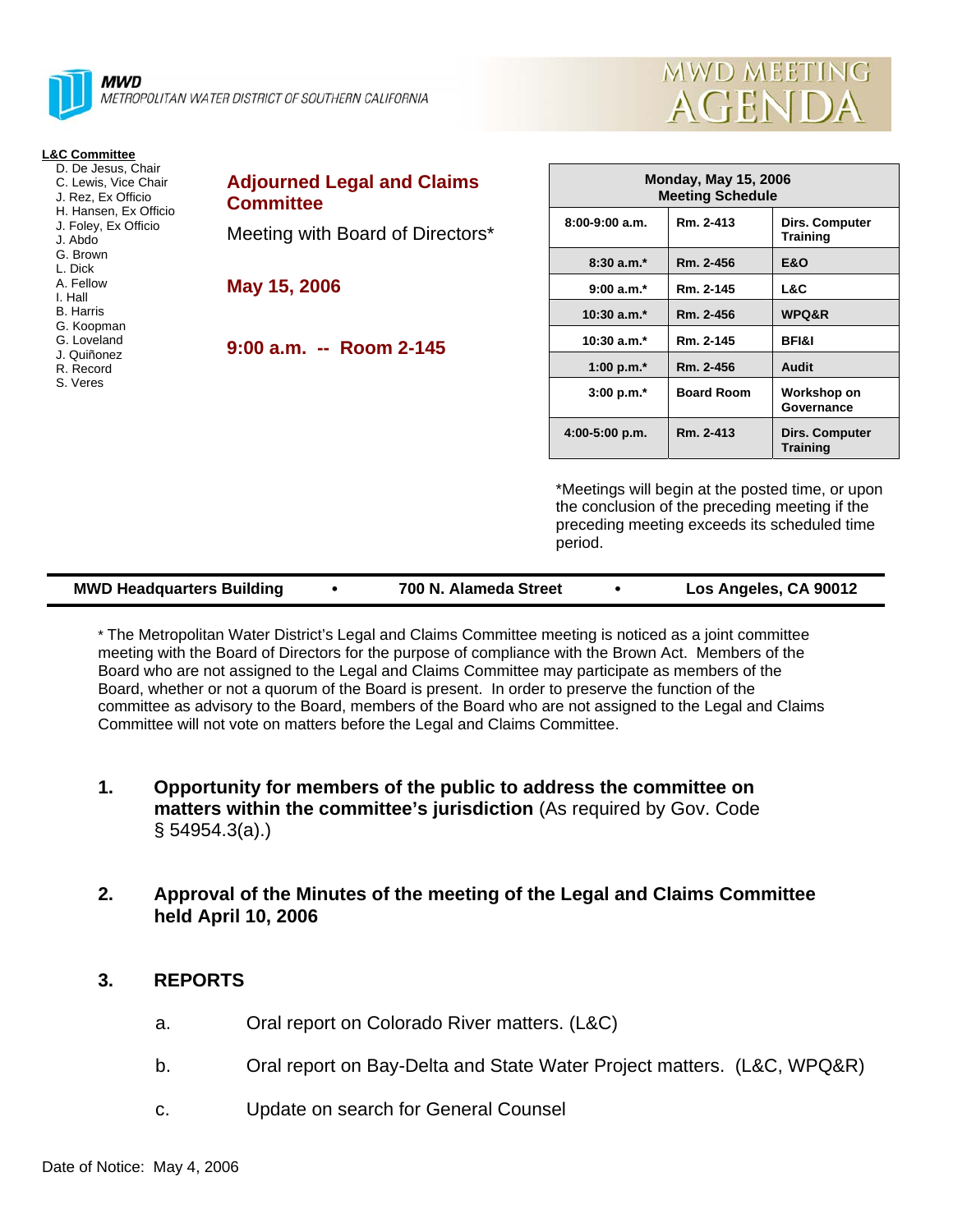## **4. CONSENT CALENDAR ITEMS — ACTION**

None

## **5. OTHER BOARD ITEMS — ACTION**

- 8-9 Report on *Lollett Jones-Boyce v. Metropolitan, et al*., LASC Case No. BC310915. (L&C) **[Conference with legal counsel—existing litigation; to be heard in closed session pursuant to Gov. Code Section 54956.9(a)]**
- 8-10 Authorize amending contract for legal services with Hunt, Ortmann, Blasco, Palffy & Rossell to increase compensation by \$50,000. (L&C) **[Conference with legal counsel—existing litigation (***Shank/Balfour Beatty, a Joint Venture vs. Metropolitan Water District of Southern California***, LASC Case No. BC283438 (consolidated with BC283439, Court of Appeal Case No. B184987)); to be heard in closed session pursuant to Gov. Code Section 54956.9(a)]**

# **6. BOARD INFORMATION ITEMS**

None

#### **7. COMMITTEE ITEMS**

- a. Approve General Counsel's Business Plan for fiscal year 2006/07
- b. Presentation of 2006/07 budget for General Counsel Department
- c. Interim General Counsel's report of monthly activities

#### **8. FOLLOW-UP ITEMS**

None

#### **9. FUTURE AGENDA ITEMS**

#### **10. ADJOURNMENT**